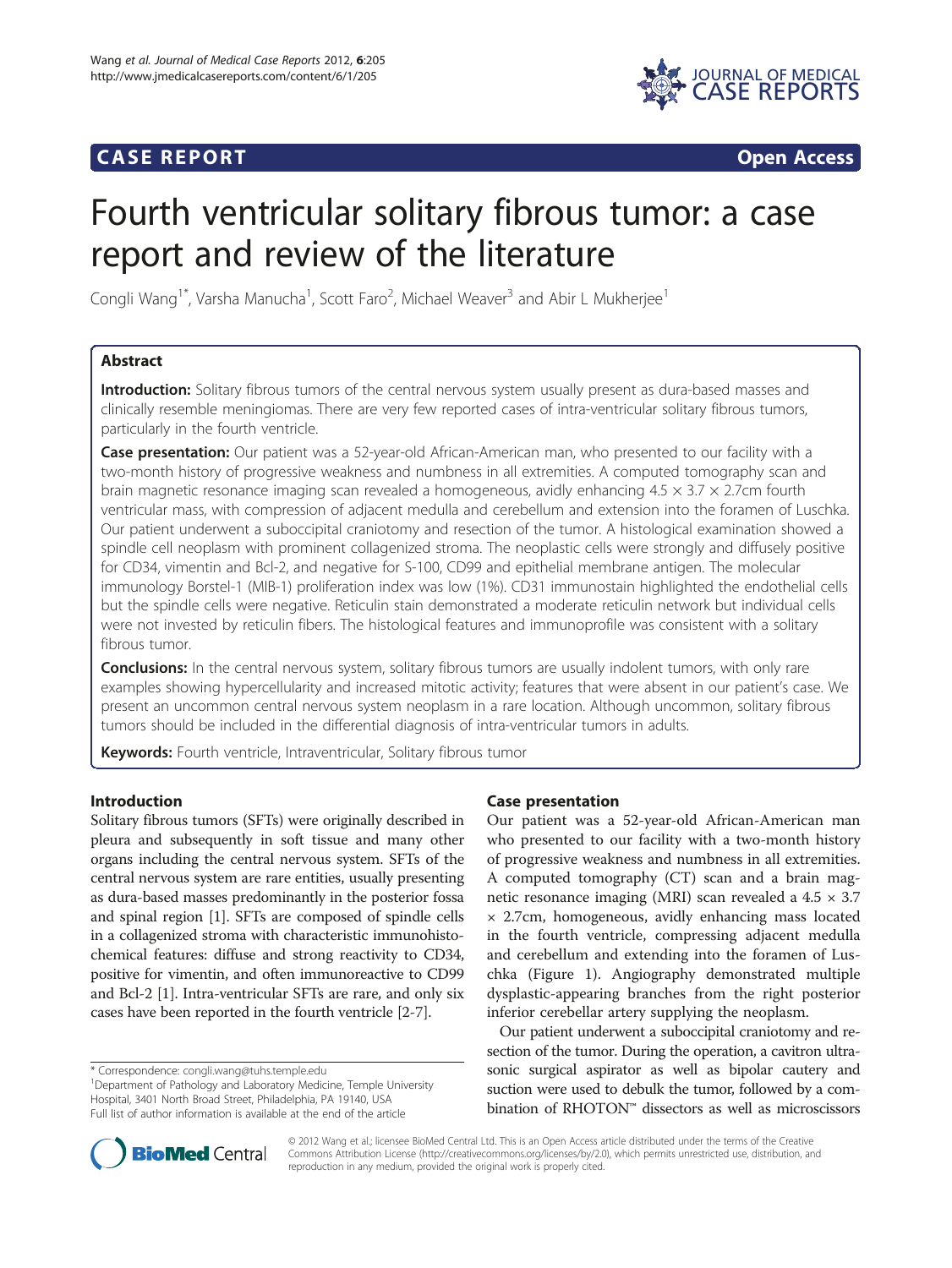<span id="page-1-0"></span>

to separate the tumor. The entire tumor was successfully removed.

Histological examination showed a spindle cell neoplasm with prominent collagenized stroma (Figure 2A). Mitotic figures were not readily found and the molecular immunology Borstel-1 (MIB-1) proliferation index was low (1%). Meningothelial whorls and psammoma bodies were absent. The neoplastic cells were strongly and diffusely positive for CD34 (Figure 2B), vimentin and Bcl-2 (Figure [3A\)](#page-2-0); no immunoreactivity with S-100, CD99 and epithelial membrane antigen (EMA) was detected. A CD31 immunostain highlighted the endothelial cells but not the spindle tumor cells. A moderate reticulin network was demonstrated by reticulin staining, but individual cells were not invested by reticulin fibers (Figure [3B](#page-2-0)). The histological features and immunoprofile were consistent with SFT.

Our patient experienced no neurological deficit after surgery, and there were no signs of recurrence at oneyear follow-up.

### **Discussion**

Intraventricular tumors can have a wide spectrum of differential diagnosis based on radiological and histopathological

features. A bland spindle cell tumor with collagenized stroma and avid contrast enhancement initially suggested a diagnosis of fibroblastic meningioma. However the immunoprofile of the neoplastic cells was typical of a solitary fibrous tumor (negative for EMA, strongly positive for CD34, vimentin and Bcl-2). In contrast, meningiomas are EMA positive and CD34 negative. Hemangiopericytomas can have histological overlap with solitary fibrous tumor, but CD34 and Bcl-2 staining is weak and patchy [[8](#page-4-0)].

To the best of our knowledge, just 17 Intraventricular solitary fibrous tumors have been reported in the literature to date. Six of these tumors were located in the fourth ventricle [[2-7\]](#page-4-0), eight cases were in lateral ventricle location [[1,9-14\]](#page-4-0), one tumor located in the third ventricle [\[15\]](#page-4-0), one case occurred in the foramina of Monro [\[16\]](#page-4-0) and one case was a recurrent SFT arising from the falx cerebri, extending to the bilateral lateral ventricles and the third ventricle [[17](#page-4-0)]. The clinical and radiological features of these tumors are given in Table [1;](#page-2-0) the immunomorphological features are given in Table [2.](#page-3-0) The age of patients ranged from 11 to 75 years old, with the vast majority being over 40 years; there was no sex predominance. Based on the available data, all the tumors were less or equal to 5.0 cm in their

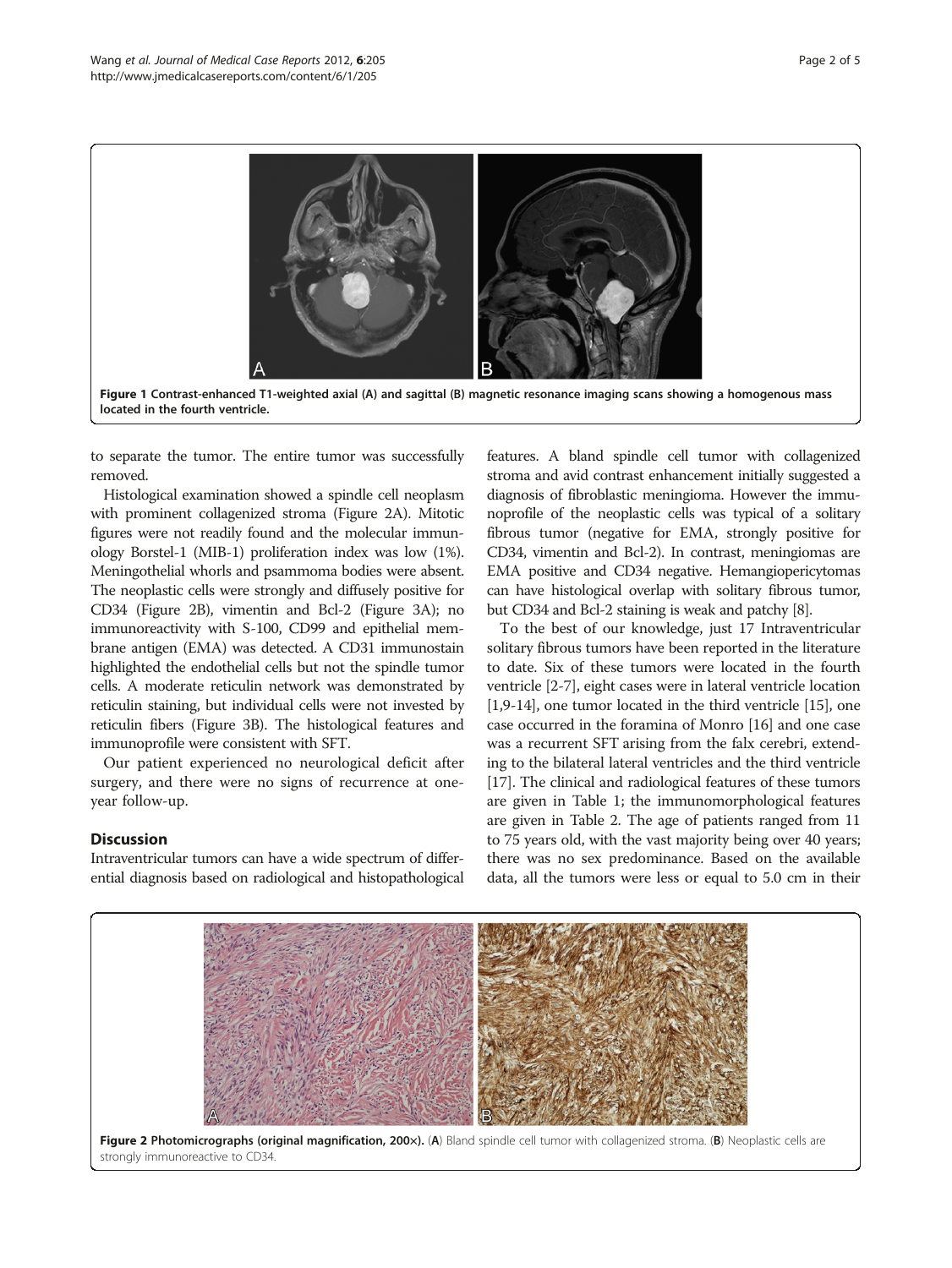<span id="page-2-0"></span>

## Table 1 Summary of clinical and radiological features of intraventricular solitary fibrous tumors reported in the literature

| Reference                | Age/sex   | Location                | Size (greatest<br>dimension) | Imaging features                                                                                                     | Follow-up                                        |  |
|--------------------------|-----------|-------------------------|------------------------------|----------------------------------------------------------------------------------------------------------------------|--------------------------------------------------|--|
| Clarençon et al. [2]     | 32/F      | Fourth ventricle        | 2.5cm                        | MRI: hypointense T1;<br>heterogeneous- hypointense T2;<br>post-contrast enhancement                                  | <b>NA</b>                                        |  |
| Cummings et al. [3]      | 52/M      | Fourth ventricle        | <b>NA</b>                    | MRI: homogeneous post-contrast<br>enhancement                                                                        | Autopsy                                          |  |
| Gessi et al. [4]         | 63/F      | Fourth ventricle        | 2cm                          | MRI: isointense T1;<br>partial post-contrast enhancement                                                             | <b>NA</b>                                        |  |
| Kim et al. [5]           | 49/F      | Fourth ventricle        | <b>NA</b>                    | MRI: dense post-contrast enhancement                                                                                 | No recurrence<br>after one year                  |  |
| Montano et al. [6]       | 61/M      | Fourth ventricle        | <b>NA</b>                    | MRI: hypointense T1;<br>iso-hypointense T2;<br>marked post-contrast enhancement                                      | No recurrence<br>after two years                 |  |
| Sawauchi et al. [7]      | 57/M      | Fourth ventricle        | <b>NA</b>                    | MRI: low intensity T1;<br>homogeneous post-contrast<br>enhancement                                                   | <b>NA</b>                                        |  |
| Tihan et al. [1]*        | <b>NA</b> | Lateral ventricle       | <b>NA</b>                    | MRI: low density T1;<br>post-contrast enhancement                                                                    | <b>NA</b>                                        |  |
| Clarençon et al. [9]     | 44/F      | Right lateral ventricle | 4.0cm                        | MRI: hypointense T1;<br>hyperintense T2; thin peripheral<br>enhancement of multiple confluent<br>cysts post-contrast | <b>NA</b>                                        |  |
| Liao et al. [10]         | <b>NA</b> | Right lateral ventricle | <b>NA</b>                    | <b>NA</b>                                                                                                            | <b>NA</b>                                        |  |
| Mekni et al. [11]        | 40/M      | Right lateral ventricle | 3.5cm                        | <b>NA</b>                                                                                                            | No recurrence<br>after three years               |  |
| Surendrababu et al. [12] | 55/F      | Left lateral ventricle  | 5.0cm                        | <b>NA</b>                                                                                                            | No recurrence<br>after one year                  |  |
| Vassal et al. [13]       | 60/F      | Left lateral ventricle  | 5.0cm                        | MRI: lobulated mass;<br>homogeneous post-contrast enhancement                                                        | No recurrence<br>after two years                 |  |
| Wright et al. [14]       | 11/F      | Right lateral ventricle | NA                           | <b>NA</b>                                                                                                            | <b>NA</b>                                        |  |
| Koçak et al. [15]        | 63/M      | Third ventricle         | 2.5cm                        | MRI: isointense T1 and T2;<br>significant post-contrast enhancement                                                  | No recurrence<br>after three and a<br>half years |  |
| Kinfe et al. [16]        | 75/F      | Foramen of Monro        | 2.5cm                        | CT: Hypointense tumor at the foramina<br>of Monro; homogeneous<br>post-contrast enhancement                          | No recurrence<br>after one year                  |  |
| Teranishi et al. [17]    | 61/M      |                         | <b>NA</b>                    |                                                                                                                      | <b>NA</b>                                        |  |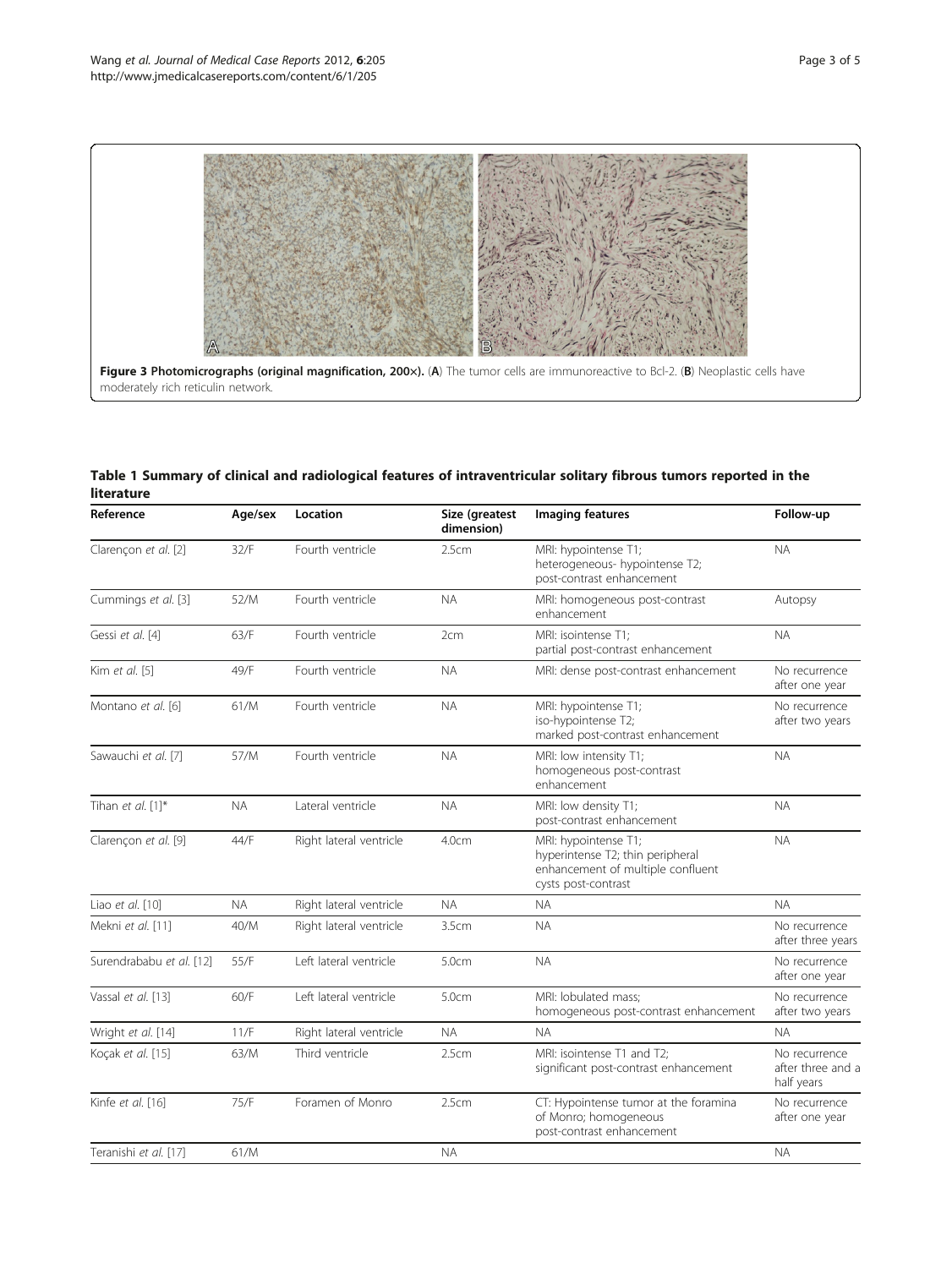|              |      | Falx cerebri, extended to<br>bilateral lateral ventricles<br>and the third ventricle |       | MRI: isointense T1;<br>iso-hyperintense T2;<br>heterogeneous<br>post-contrast enhancement |                                 |  |  |
|--------------|------|--------------------------------------------------------------------------------------|-------|-------------------------------------------------------------------------------------------|---------------------------------|--|--|
| Present case | 52/M | Fourth ventricle                                                                     | 4.5cm | Iso-hypointense T1;<br>heterogeneous T2; homogeneous<br>post-contrast enhancement         | No recurrence<br>after one year |  |  |

## <span id="page-3-0"></span>Table 1 Summary of clinical and radiological features of intraventricular solitary fibrous tumors reported in the literature (Continued)

\*Two cases.

NA = not available.

MRI=magnetic resonance imaging.

greatest dimension. On MRI scans, the tumors are typically iso- to hypointense on T1-weighted images, and show intense and homogeneous enhancement after intravenous administration of gadolinium. Most of those SFTs had bland histological features except two tumors showed mild to marked pleomorphism [[5,11](#page-4-0)]. Intraventricular SFTs have an indolent clinical course and excellent prognosis after surgery; however, owing to the small number of cases and limited follow-up, more data is needed to

## better assess the biological behavior of these tumors and the long-term outcome after treatment.

### Conclusions

We report a rare case of SFT in an unusual location. Though rare, SFTs should be considered in the histological differential diagnosis of intra-ventricular tumors particularly, spindle cell tumors with collagenized stroma, along with meningioma and schwannoma.

| Table 2 Summary of immunomorphological features of intraventricular solitary fibrous tumors reported in the |  |  |
|-------------------------------------------------------------------------------------------------------------|--|--|
| <b>literature</b>                                                                                           |  |  |

| Reference                     | <b>Histologic features</b> |                |                 | Immunohistochemical features |                        |                        |                          |                          |           |                                                               |
|-------------------------------|----------------------------|----------------|-----------------|------------------------------|------------------------|------------------------|--------------------------|--------------------------|-----------|---------------------------------------------------------------|
|                               | Pleomorphism               | <b>Mitosis</b> | <b>Necrosis</b> | CD 34                        | Bcl-2                  | <b>Vimentin</b>        | $S-100$                  | <b>EMA</b>               | $MIB-1$   | <b>Reticulin</b>                                              |
| Clarencon et al. [2]          | <b>NA</b>                  | <b>NA</b>      | <b>NA</b>       | <b>NA</b>                    | <b>NA</b>              | <b>NA</b>              | <b>NA</b>                | <b>NA</b>                | <b>NA</b> | <b>NA</b>                                                     |
| Cummings et al. [3]           | <b>NA</b>                  | <b>NA</b>      | <b>NA</b>       | Strong,<br>diffuse $+$       | Strong,<br>diffuse $+$ | Strong,<br>diffuse $+$ | L,                       | $\blacksquare$           | <b>NA</b> | <b>NA</b>                                                     |
| Gessi et al. [4]              | <b>NA</b>                  | Absent         | Absent          | Strong $+$                   | Strong $+$             | Strong $+$             | $\overline{\phantom{a}}$ | $\overline{\phantom{a}}$ | $< 2\%$   | <b>NA</b>                                                     |
| Kim et al. [5]                | Mild                       | Rare           | <b>NA</b>       | Diffuse $+$                  | <b>NA</b>              | <b>NA</b>              |                          |                          | $<$ 3%    | Outlining of<br>individual cells -                            |
| Montano et al. [6]            | <b>NA</b>                  | <b>NA</b>      | <b>NA</b>       | $+$                          | $+$                    | $+$                    | $\blacksquare$           | $\blacksquare$           | < 1%      | <b>NA</b>                                                     |
| Sawauchi et al. [7]           | <b>NA</b>                  | <b>NA</b>      | <b>NA</b>       | $+$                          | <b>NA</b>              | $+$                    | <b>NA</b>                | <b>NA</b>                | <b>NA</b> | <b>NA</b>                                                     |
| Tihan et al. [1]*             | <b>NA</b>                  | <b>NA</b>      | <b>NA</b>       | Strong $+$                   | <b>NA</b>              | Strong $+$             | $\overline{a}$           | $\blacksquare$           | <b>NA</b> | Overall highlighted<br>only the coarse<br>collagen background |
| Clarençon et al. [9]          | <b>NA</b>                  | <b>NA</b>      | <b>NA</b>       | Strong $+$                   | <b>NA</b>              | <b>NA</b>              | <b>NA</b>                | <b>NA</b>                | <b>NA</b> | <b>NA</b>                                                     |
| Liao et al. [10]              | <b>NA</b>                  | <b>NA</b>      | <b>NA</b>       | <b>NA</b>                    | <b>NA</b>              | <b>NA</b>              | <b>NA</b>                | <b>NA</b>                | <b>NA</b> | <b>NA</b>                                                     |
| Mekni et al. [11]             | Marked                     | 5/10 HPF       | Focal           | Strong $+$                   | $+$                    | Strong +               | <b>NA</b>                | <b>NA</b>                | $< 2\%$   | <b>NA</b>                                                     |
| Surendrababu et al.<br>$[12]$ | Absent                     | <b>NA</b>      | <b>NA</b>       | $+$                          | $+$                    | $+$                    |                          |                          | $< 2\%$   | <b>NA</b>                                                     |
| Vassal et al. [13]            | Absent                     | Absent         | Absent          | Diffuse $+$                  | <b>NA</b>              | Diffuse $+$            |                          | $\blacksquare$           | $< 2\%$   | <b>NA</b>                                                     |
| Wright et al. [14]            | <b>NA</b>                  | <b>NA</b>      | <b>NA</b>       | <b>NA</b>                    | <b>NA</b>              | <b>NA</b>              | <b>NA</b>                | <b>NA</b>                | <b>NA</b> | <b>NA</b>                                                     |
| Koçak et al. [15]             | <b>NA</b>                  | <b>NA</b>      | <b>NA</b>       | Focal $+$                    | Diffuse +              | <b>NA</b>              | $\overline{\phantom{a}}$ | $\blacksquare$           | 1%        | Interlacing reticular<br>fibers $+$                           |
| Kinfe et al. [16]             | <b>NA</b>                  | <b>NA</b>      | <b>NA</b>       | Strong +                     | Strong +               | Strong +               | $\overline{\phantom{a}}$ | $\overline{\phantom{a}}$ | < 1%      | Rich network of<br>reticular fibers                           |
| Teranishi et al. [17]         | <b>NA</b>                  | <b>NA</b>      | <b>NA</b>       | Strong $+$                   | <b>NA</b>              | $+$                    | $\blacksquare$           | $\blacksquare$           | 5%        | <b>NA</b>                                                     |
| Present case                  | Absent                     | Absent         | Absent          | Strong,<br>diffuse $+$       | Strong,<br>diffuse $+$ | Strong,<br>diffuse $+$ |                          |                          | 1%        | Reticulin network<br>moderate +;<br>individual cells -        |

\*Two cases.

HPF = high power field;  $NA = not available; + = positive; - = negative$ .